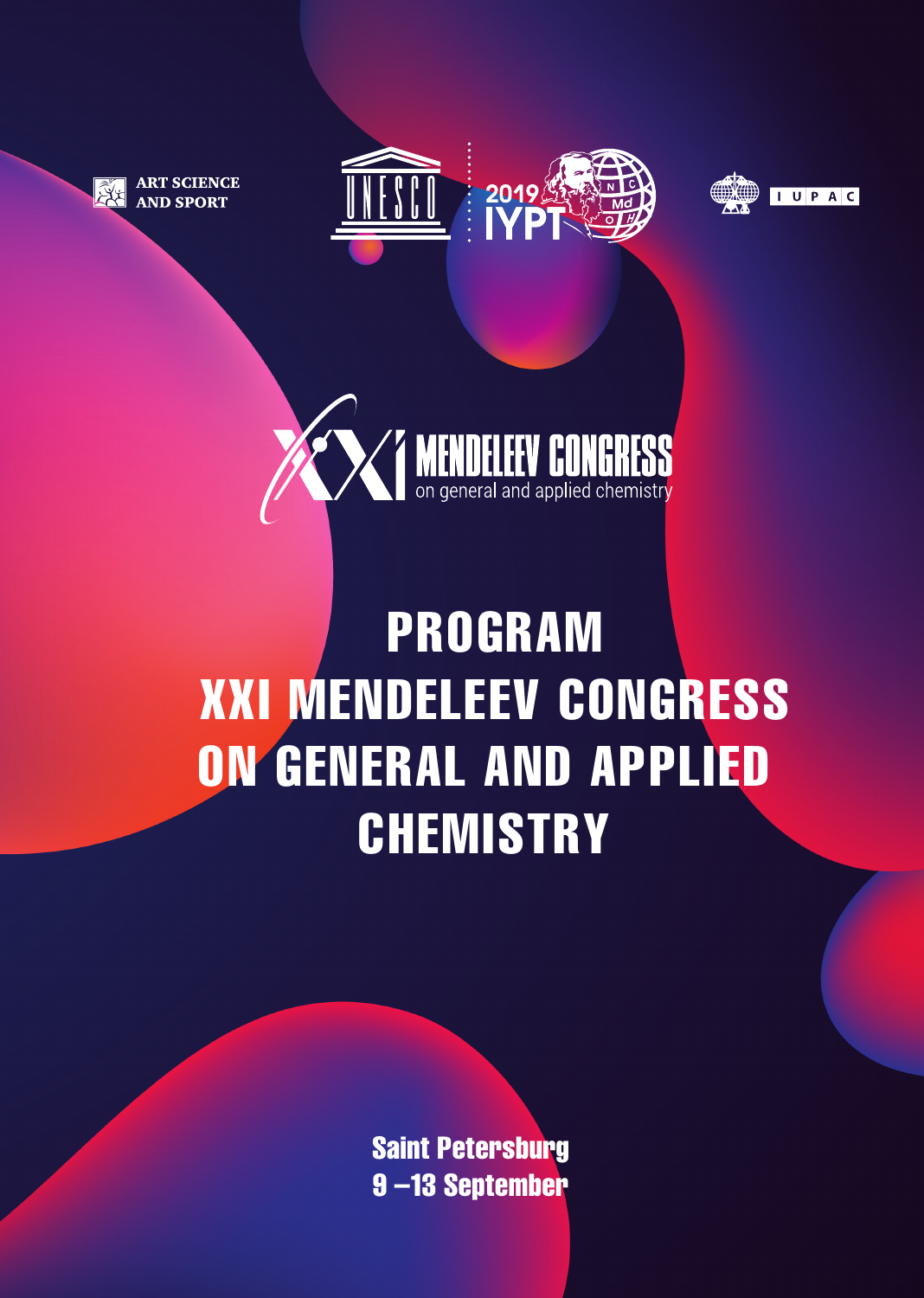| <b>SECTION 1</b>                                                                                      |  |
|-------------------------------------------------------------------------------------------------------|--|
| <b>SECTION 2</b>                                                                                      |  |
| <b>SECTION 3</b>                                                                                      |  |
| <b>SECTION 4</b><br>Energy efficiency, environmental safety and risk management                       |  |
| <b>SECTION 5</b><br>Chemical aspects of modern energetics and alternative energy resources46          |  |
| <b>SECTION 6</b><br>Chemistry of fossils and renewable hydrocarbon raw materials51                    |  |
| <b>SECTION 7</b><br>Analytical chemistry: new methods and devices                                     |  |
| <b>SECTION 8</b>                                                                                      |  |
| <b>SECTION 9</b>                                                                                      |  |
| <b>SECTION 10</b>                                                                                     |  |
| <b>SATELLITE SYMPOSIA</b><br>Celebrating D.I. Mendeleev's Periodic System. A Historical Perspective75 |  |
|                                                                                                       |  |
|                                                                                                       |  |
|                                                                                                       |  |
|                                                                                                       |  |